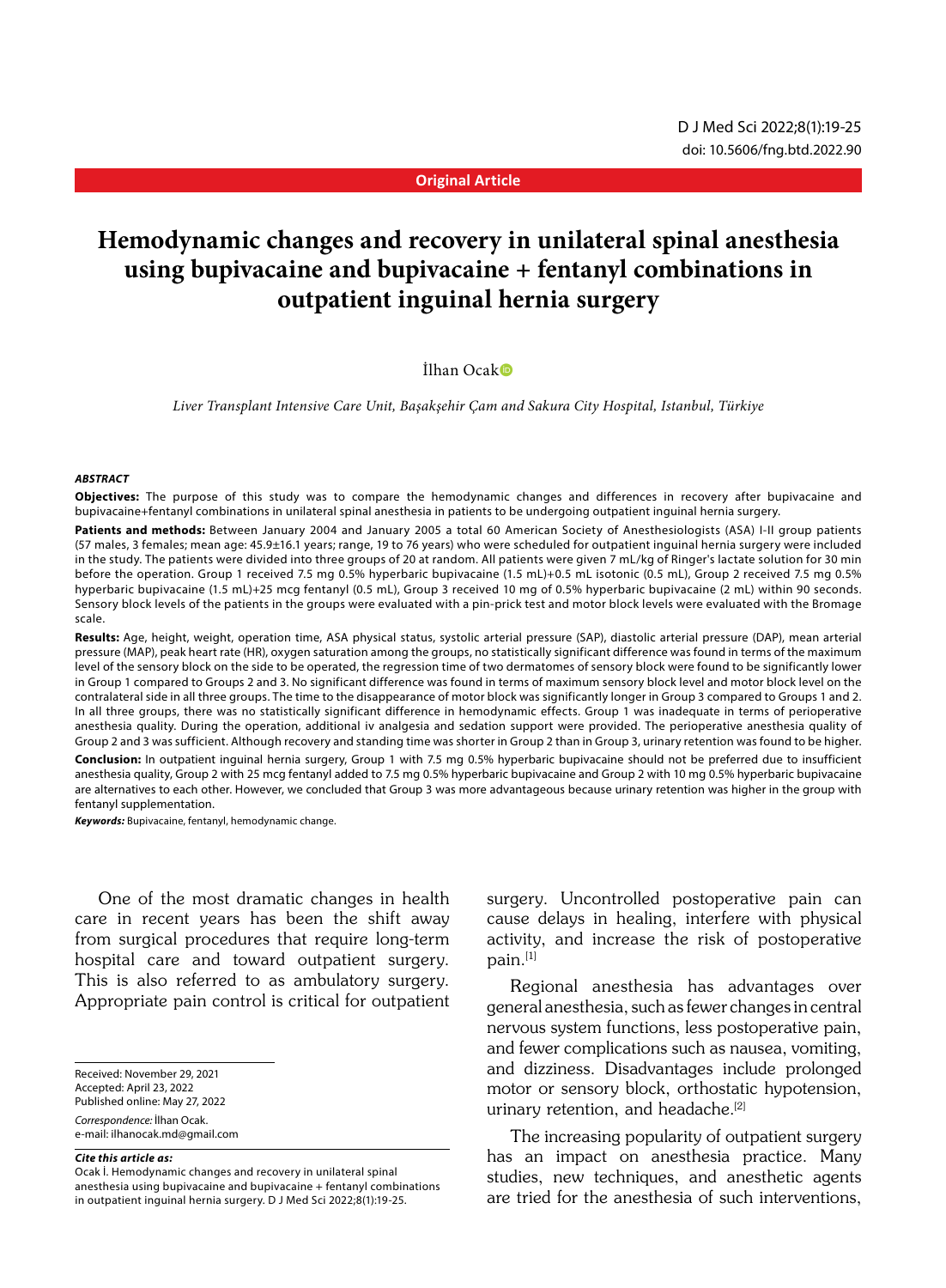and the most ideal is tried to be found. For spinal anesthesia, hyperbaric bupivacaine 0.5% is commonly used. However, bupivacaine may occasionally fail to prevent pain induced by peritoneal traction.[3] Fentanyl, a lipophilic opioid, has a rapid onset of action following intrathecal administration. The clinical efficacy of intrathecal opioids in relieving visceral pain has been well demonstrated. In the postoperative period, neuraxial opioids promote faster recovery from long-term analgesia and spinal anesthesia.<sup>[4-6]</sup>

The purpose of this study was to determine the hemodynamic changes and subsequent side effects in patients planned for outpatient inguinal hernia surgery and receiving bupivacaine or a bupivacaine-fentanyl combination under spinal anesthesia.

# PATIENTS AND METHODS

This study was conducted in the Anesthesiology and Reanimation Clinic at Haydarpaa Numune Training and Research Hospital on 60 patients in the American Society of Anesthesiologists (ASA) I-II group (57 males, 3 females; mean age:  $45.9 \pm 16.1$  years; range, 19 to 76 years) who were planned for outpatient inguinal hernia surgery between January 2004 and January 2005.

The patients were divided into three groups of 20 at random. There were no premedicated patients. All patients were given 7 mL/kg of Ringer's lactate solution 30 min before the operation. The patients were positioned on their sides, with the to be operated side down. A 26-gauge Atraucan (B Braun Medical, Shanghai, China) spinal needle was inserted into the L3-4 or L4-5 interspaces from the middle line.

Group 1 received 7.5 mg 0.5% hyperbaric bupivacaine  $+$  0.5 mL isotonic in a 2 mL volume, Group 2 received 7.5 mg 0.5% hyperbaric bupivacaine+25 mcg fentanyl in a 2 mL volume, and Group 3 received 10 mg 0.5% hyperbaric bupivacaine in a 2 mL volume.

Patients were placed in their side position for 15 min and then turned into a supine position. Until the patients were turned to the supine position, the maximum level of the sensory block on to be operated side, the times for sensory block to reach the T10 level, and sensory and motor block levels at the 3<sup>rd</sup>, 5<sup>th</sup>, 10<sup>th</sup>, and 15<sup>th</sup> min were all recorded. The level of sensory and motor block on the opposite side, the time for sensory regression of two dermatomes on the side to be operated on, and the time for the motor block to disappear were all recorded after the patients were turned to the supine position. The level of sensory block was assessed by the pin-prick test, and the level of motor block was assessed by the Bromage scale (0=no motor block, 1=hip flexion blocked, 2=Hip and knee flexion blocked, 3=complete block).

Side effects (nausea, hypotension, bradycardia, pruritus) were recorded during the operation. Complications such as urinary retention, headache, and neurological sequelae were recorded by calling patients on the  $6<sup>th</sup>$ ,  $24<sup>th</sup>$ , and one week after the spinal block.

Statistical analysis was performed using the SPSS version 10.0 software (SPSS Inc., Chicago, IL, USA). When evaluating study data, descriptive statistical methods (mean, standard deviation) and quantitative data were compared; in parameters with normal distribution, the One-Way ANOVA test, and the Student's t-test were used; in parameters with non-normal distribution, the Kruskal-Wallis test and the Mann-Whitney U test were used. To compare qualitative data, the chi-square test was used. The results were within the 95% confidence interval; p>0.05 was statistically insignificant,  $p<0.05$  was statistically significant, p<0.01 was statistically highly significant, and p<0.001 was considered statistically very highly significant.

## RESULTS

The groups were compared in terms of age, height, weight, sex, American Society of Anesthesiologists (ASA) score, and operation time. There was no statistically significant difference found, as shown in Table 1. When the systolic arterial pressure (SAP), diastolic arterial pressure (DAP), mean arterial pressure (MAP), and peak heart rate (HR) were examined, although there was no significant difference between the groups, the change over time was found to be significant within the groups, as shown in Tables 2-5.

A significant difference was found when the sensory block changes between the groups were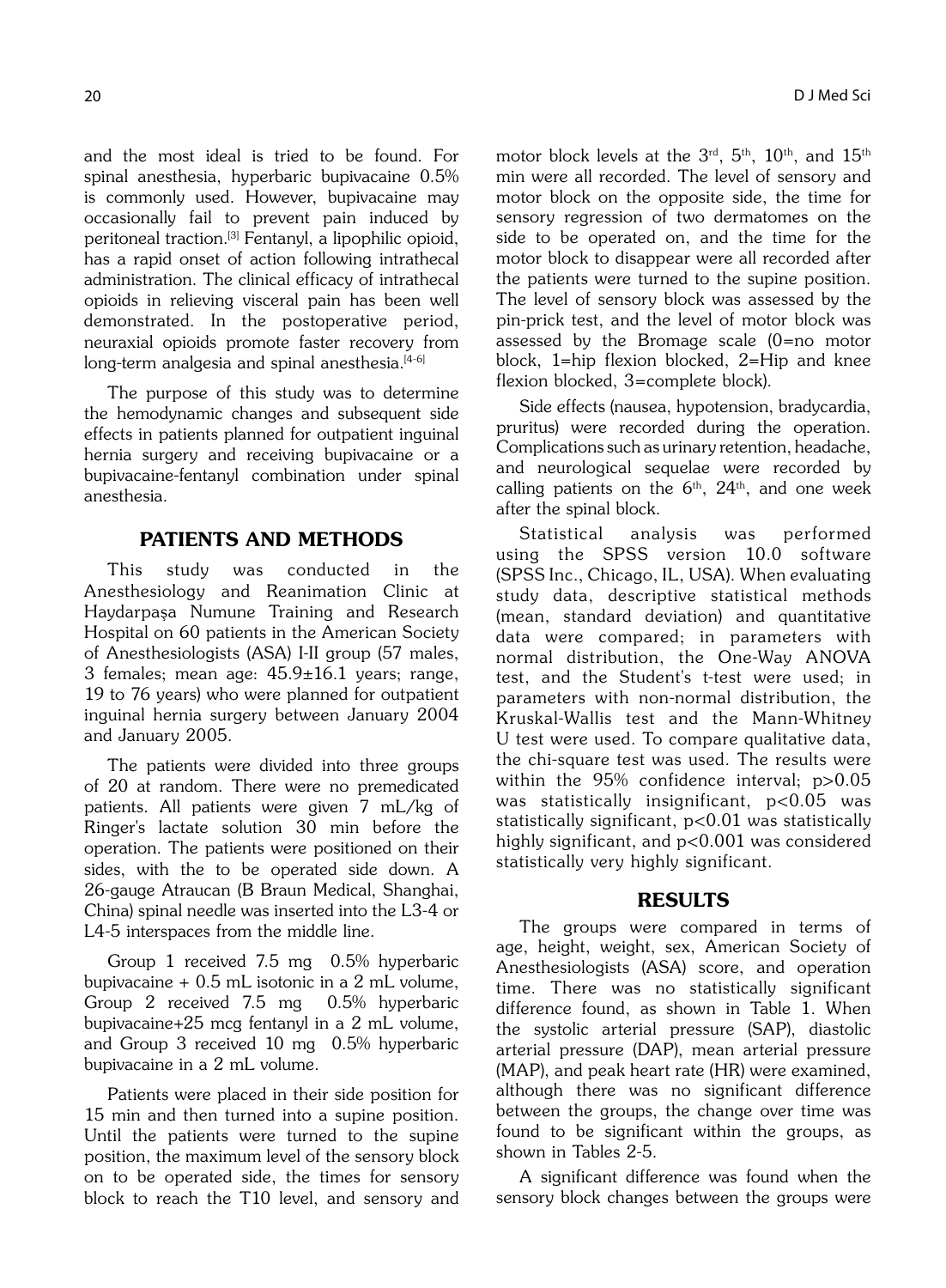|                              | Group $1(n=20)$ |          |                 | Group $2(n=20)$ |          |                 | Group $3(n=20)$ |          |                 |       |
|------------------------------|-----------------|----------|-----------------|-----------------|----------|-----------------|-----------------|----------|-----------------|-------|
|                              | n               | %        | $Mean \pm SD$   | n               | $\%$     | $Mean \pm SD$   | $\mathsf{n}$    | $\%$     | $Mean \pm SD$   | p     |
| Age (year)                   |                 |          | $48.1 \pm 14.8$ |                 |          | $40.2 \pm 16.7$ |                 |          | $49.5 \pm 16.0$ | 0.146 |
| Height (cm)                  |                 |          | $173.4 \pm 6.5$ |                 |          | $171.4 \pm 7.0$ |                 |          | $168.8 \pm 7.6$ | 0.133 |
| Weight (kg)                  |                 |          | $74.5 \pm 12.7$ |                 |          | $71.3 \pm 8.9$  |                 |          | $74 \pm 13.6$   | 0.656 |
| Operation time (min)         |                 |          | $65.7 \pm 20.2$ |                 |          | $82.4 \pm 34.1$ |                 |          | $82.7 \pm 21.5$ | 0.07  |
| <b>Sex</b><br>Male<br>Female | 19              | 95<br>5  |                 | 19              | 95<br>5  |                 | 19              | 95<br>5  |                 | 1.000 |
| ASA class<br>II              | 7<br>13         | 35<br>65 |                 | 7<br>13         | 35<br>65 |                 | 7<br>13         | 35<br>65 |                 | 1.000 |

Table 1. Comparison of demographic characteristics of groups

SD: Standard deviation; ASA: American Society of Anesthesiologists; p<0.05 is considered significant.

Table 2. Comparison of intragroup and intergroup SAP

|                       | Group 1<br>Group 2            |                               | Group 3                 |       |
|-----------------------|-------------------------------|-------------------------------|-------------------------|-------|
| SAP                   | $Mean \pm SD$                 | $Mean \pm SD$                 | $Mean \pm SD$           | p     |
| <b>Baseline</b>       | $135.0 \pm 18.3$              | $148.1 \pm 22.5$              | $142.2 \pm 19.5$        | 0.130 |
| 1 min after the block | $126.6 \pm 19.5$ †            | $131.7 \pm 15.9$ <sup>+</sup> | $128.1 \pm 24.8$ †      | 0.715 |
| 3 min                 | 121.1±21.1†                   | $128.2 \pm 19.2$ †            | $126.3 \pm 27.3$        | 0.598 |
| $5 \text{ min}$       | $116.9 \pm 18.8$ †            | $127.2 \pm 24.8$ †            | $124.6 \pm 27.9$        | 0.376 |
| $10 \text{ min}$      | 118.9±19.5†                   | $129.6 \pm 23.0$ †            | $125.4{\pm}29.3\dagger$ | 0.382 |
| $15 \text{ min}$      | $122.2 \pm 16.2$ †            | $133.4 \pm 19.6$              | $122.8 + 29.8$ t        | 0.221 |
| $20 \text{ min}$      | 122.6±19.4†                   | $128.5 \pm 16.3$              | $128.9 \pm 25.8$ †      | 0.565 |
| $30 \text{ min}$      | $124.9 \pm 16.2$              | $124.5 \pm 13.9$ <sup>+</sup> | $121.0+25.4$            | 0.773 |
| $40 \text{ min}$      | $125.0 \pm 17.1$              | $122.6 \pm 14.2$              | $125.1 \pm 25.1$        | 0.898 |
| $50 \text{ min}$      | $125.0 \pm 17.1$              | $124.2 \pm 13.7$              | $124.2 \pm 24.4$        | 0.987 |
| $60$ min              | $127.2 \pm 14.1$              | $125.7 \pm 15.1$              | $128.5 \pm 24.0$        | 0.906 |
| $80 \text{ min}$      | $122.9 \pm 19.0$ <sup>+</sup> | $128.7 \pm 15.9$ <sup>+</sup> | $122.9 \pm 15.8$ †      | 0.594 |

SD: Standard deviation; SAP: Systolic arterial pressure; † In group comparisons; p<0.05 is considered significant.

Table 3. Comparison of intragroup and intergroup DAP

|                       | Group 1           | Group 2                      | Group 3           |       |
|-----------------------|-------------------|------------------------------|-------------------|-------|
| DAP                   | $Mean \pm SD$     | $Mean \pm SD$                | $Mean \pm SD$     | p     |
| <b>Baseline</b>       | $77.6 \pm 12.9$   | $86.5 \pm 14.1$              | $86.6 \pm 13.8$   | 0.066 |
| 1 min after the block | $74.9 \pm 16.1$   | 79.3±13.6†                   | $81.3 \pm 15.4$   | 0.399 |
| 3 min                 | $72.9 \pm 18.6$   | $77.7 \pm 15.8$ t            | $78.9 \pm 14.4$   | 0.470 |
| $5 \text{ min}$       | $72.7 \pm 15.3$   | 76.8±14.3†                   | $78.6 \pm 15.9$   | 0.463 |
| $10 \text{ min}$      | $71.6 \pm 16.8$ † | 78.6±14.2†                   | $77.4 \pm 19.4$   | 0.382 |
| $15 \text{ min}$      | $73.1 \pm 14.1$   | $81.4 \pm 16.3$ <sup>+</sup> | $76.1 \pm 16.3$   | 0.238 |
| $20 \text{ min}$      | $75.7 \pm 12.8$   | $76.4 \pm 12.3$ t            | $80.1 \pm 18.7$   | 0.598 |
| $30 \text{ min}$      | $76.6 \pm 7.1$    | $73.6 \pm 11.8$ †            | $77.2 \pm 13.4$   | 0.550 |
| $40 \text{ min}$      | $76.6 \pm 7.9$    | $75.9 \pm 11.0$ <sup>+</sup> | $78.4 \pm 14.4$   | 0.767 |
| $50 \text{ min}$      | $76.0 \pm 8.9$    | 74.0±11.2†                   | $80.8 \pm 12.0$   | 0.126 |
| $60 \text{ min}$      | $77.0 + 8.6$      | $79.3 \pm 10.4$              | $76.4 \pm 13.9$   | 0.737 |
| $80 \text{ min}$      | $72.4 \pm 8.0$    | $81.7 \pm 10.2$ †            | $78.5 \pm 10.6$ † | 0.161 |

SD: Standard deviation; DAP: Diastolic arterial pressure; † In group comparisons; p<0.05 is considered significant.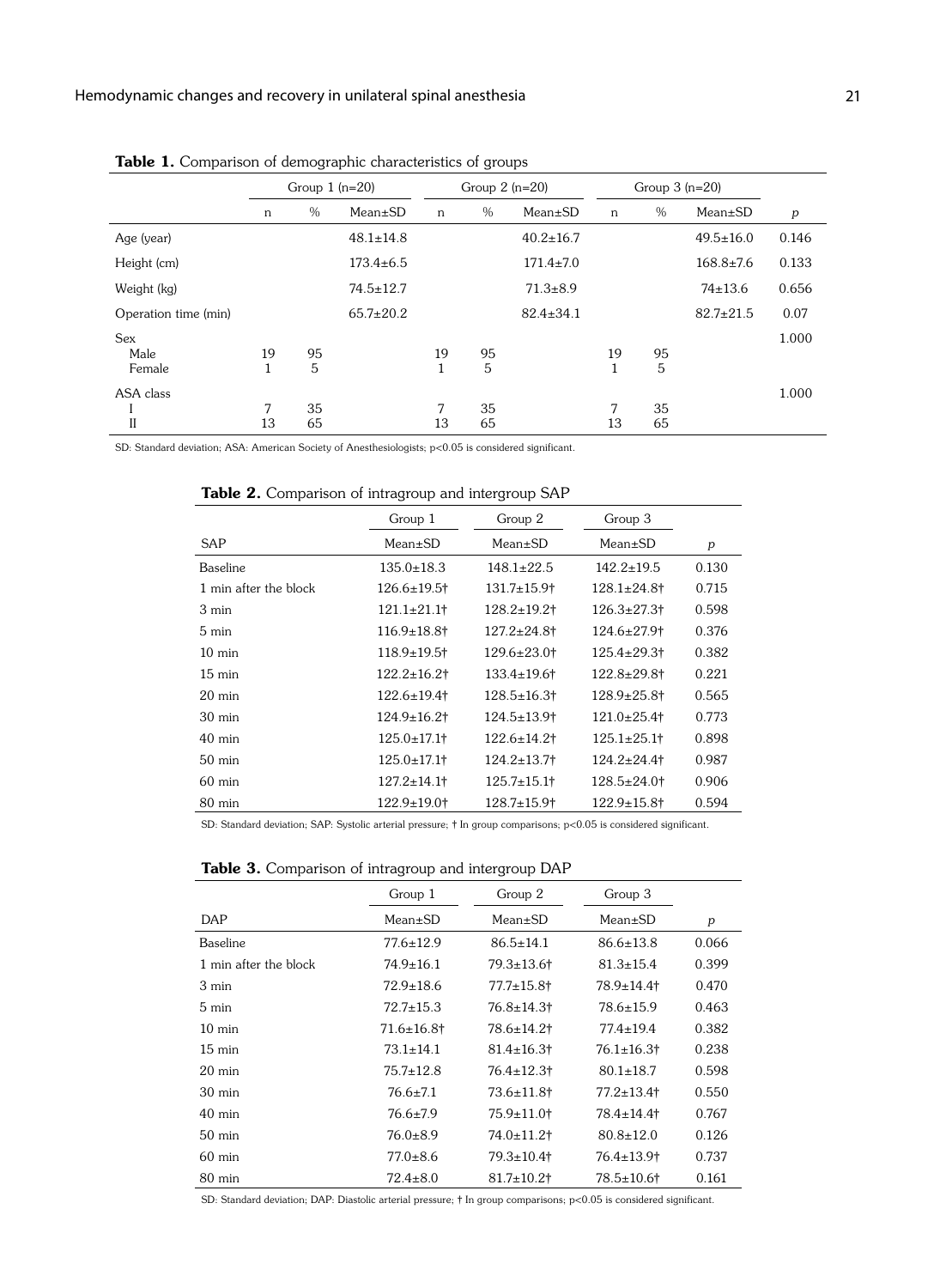| $\sim$ comparison or managroup and morgroup $\cdot$ is in |                   |                              |                              |       |  |  |  |
|-----------------------------------------------------------|-------------------|------------------------------|------------------------------|-------|--|--|--|
|                                                           | Group 1           | Group 2                      | Group 3                      |       |  |  |  |
| MAP                                                       | $Mean \pm SD$     | $Mean \pm SD$                | $Mean \pm SD$                | p     |  |  |  |
| <b>Baseline</b>                                           | $98.6 \pm 15.8$   | $104.5 \pm 19.0$             | $105.0 \pm 13.8$             | 0.392 |  |  |  |
| 1 min after the block                                     | $93.7 \pm 15.5$   | $96.5 \pm 13.9$ <sup>+</sup> | $97.2 \pm 17.0$ <sup>+</sup> | 0.757 |  |  |  |
| 3 min                                                     | $90.3 \pm 18.5$ † | $95.7 \pm 15.6$ †            | $94.7 \pm 17.0$ <sup>+</sup> | 0.564 |  |  |  |
| $5 \text{ min}$                                           | $87.3 \pm 14.9$   | $93.2 \pm 15.9$              | $93.9 \pm 20.3$ t            | 0.418 |  |  |  |
| $10 \text{ min}$                                          | $88.6 \pm 16.2$ † | $97.3 \pm 16.7$              | $94.3 \pm 22.8$ t            | 0.343 |  |  |  |
| $15 \text{ min}$                                          | $88.2 \pm 16.2$ † | $97.9 \pm 15.5$              | $93.1 \pm 19.7$              | 0.214 |  |  |  |
| $20 \text{ min}$                                          | $92.3 \pm 13.0$   | $93.3 \pm 11.5$              | $95.6 \pm 19.9$ <sup>+</sup> | 0.777 |  |  |  |
| $30 \text{ min}$                                          | $92.8 \pm 10.0$   | $89.7 \pm 10.9$ <sup>+</sup> | $92.3 \pm 18.6$              | 0.745 |  |  |  |
| $40 \text{ min}$                                          | $92.7 \pm 11.1$   | $90.4 \pm 11.8$ †            | $93.2 \pm 17.5$              | 0.793 |  |  |  |
| $50 \text{ min}$                                          | $92.7 \pm 10.7$   | $89.5 \pm 11.7$              | $94.7 \pm 15.6$              | 0.430 |  |  |  |
| $60 \text{ min}$                                          | $93.6 \pm 10.8$   | $94.1 \pm 9.5$ †             | $94.6 \pm 15.4$              | 0.970 |  |  |  |
| $80 \text{ min}$                                          | 90.6±11.8         | $96.5 \pm 11.6$              | $90.9 \pm 13.4$              | 0.434 |  |  |  |

Table 4. Comparison of intragroup and intergroup MAP

SD: Standard deviation; MAP: Mean arterial pressure; † In group comparisons; p<0.05 is considered significant.

|                       | Group 1         | Group 2         | Group 3                      |       |
|-----------------------|-----------------|-----------------|------------------------------|-------|
| HR.                   | $Mean \pm SD$   | $Mean \pm SD$   | $Mean \pm SD$                | p     |
| <b>Baseline</b>       | $74.6 \pm 10.9$ | $77.1 \pm 14.5$ | $80.5 \pm 16.0$              | 0.413 |
| 1 min after the block | $73.9 \pm 11.6$ | $79.5 \pm 12.3$ | $84.0 \pm 17.1$              | 0.080 |
| 3 min                 | $75.8 \pm 11.0$ | $80.2 \pm 10.3$ | $83.9 \pm 19.1$              | 0.202 |
| 5 min                 | $75.0 \pm 11.4$ | $79.8 \pm 12.0$ | $87.0 \pm 23.0$ <sup>+</sup> | 0.072 |
| $10 \text{ min}$      | $74.1 \pm 12.4$ | $80.2 \pm 13.4$ | $83.1 \pm 16.1$              | 0.124 |
| $15 \text{ min}$      | $75.2 + 9.9$    | $80.1 \pm 12.9$ | $84.3 \pm 17.7$              | 0.122 |
| $20 \text{ min}$      | $73.8 \pm 10.8$ | $75.0 \pm 12.8$ | $81.0 \pm 13.7$              | 0.158 |
| $30 \text{ min}$      | $70.7+9.9$      | $72.7 \pm 13.6$ | $73.4 \pm 14.7f$             | 0.796 |
|                       |                 |                 |                              |       |

40 min 67.5±8.4† 70.1±7.5† 74.9±15.4 0.111 50 min 67.8±13.6† 66.6±7.6† 68.1±11.2f 0.902 60 min 67.7±9.8† 67.2±7.6† 71.2±12.7 0.453 80 min 62.6±6.8† 63.1±9.2† 70.9±15.3 0.153

Table 5. Comparison of intragroup and intergroup peak HR

SD: Standard deviation; HR: Heart rate; † In group comparisons; p<0.05 is considered significant.

|                  | Group 1               | Group 2           | Group 3                                                                                                                              |          |
|------------------|-----------------------|-------------------|--------------------------------------------------------------------------------------------------------------------------------------|----------|
| Sensory block    | $Mean \pm SD$         | $Mean \pm SD$     | $Mean \pm SD$                                                                                                                        | p        |
| 3 min            | $L2 \pm l$ (L1-L3)    | $T12+2$ (T10-L4)  | $L\n  1\n L2\n L1\n L2\n L3\n L4\n L5\n L5\n L6\n L7\n L7\n L8\n L9\n L10\n L11\n L11\n L12\n L13\n L14\n L15\n L16\n L16\n L17\n L$ | $0.001*$ |
| 5 min            | $T12 \pm 1(T11 - L1)$ | $TI 1±1$ (T8-L2)  | $TI 1±1(T9-L2)$                                                                                                                      | $0.002*$ |
| $10 \text{ min}$ | $TI 1±1(T8-T12)$      | $T10±1$ (T8-T12)  | $T10 \pm 1$ (T8-T12)                                                                                                                 | $0.006*$ |
| $15 \text{ min}$ | T10±l (T7-T11)        | $T9\pm 1(T6-T10)$ | T9±l (T6-T10)                                                                                                                        | $0.001*$ |

SD: Standard deviation; \* p<0.05 is considered significant.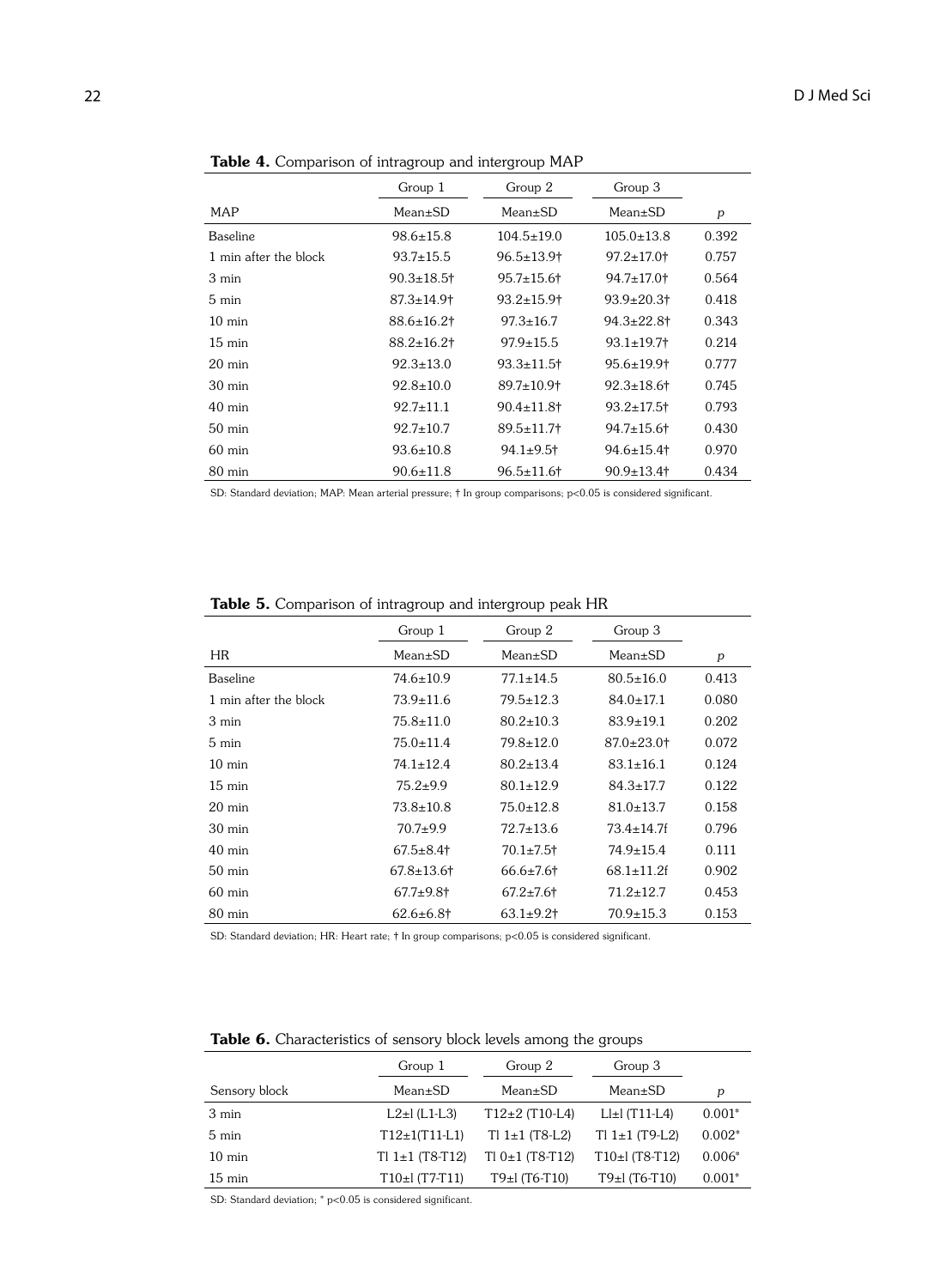|                                                    | Group 1          | Group 2          | Group 3          |          |
|----------------------------------------------------|------------------|------------------|------------------|----------|
|                                                    | $Mean \pm SD$    | $Mean \pm SD$    | $Mean \pm SD$    | p        |
| Time to reach the T10 sensory block (min)          | $11.9 \pm 3.0$   | $8.3 \pm 4.0$    | $8.8 \pm 2.5$    | $0.003*$ |
| Regression time of two dermatomes of sensory block | $78.3 \pm 6.8$   | $95.3 \pm 14.0$  | 87.8 18.0        | $0001*$  |
| Duration of motor block (min)                      | $172.5 \pm 22.2$ | $178.4 \pm 22.4$ | $200.8 \pm 28.3$ | $0.001*$ |

Table 7. Distribution of block duration among the groups

SD: Standard deviation; \* p<0.05 is considered significant.

Group 1 Group 2 Group 3

Table 8. Distribution of complications and side effects among groups in the first 6 h

|                   |                          | <b>U</b> roup 1          |   | UUUUDZ                   |                          | o qida o                 |          |          |
|-------------------|--------------------------|--------------------------|---|--------------------------|--------------------------|--------------------------|----------|----------|
|                   | n                        | $\%$                     | n | $\%$                     | n                        | $\frac{0}{0}$            | $\chi^2$ | p        |
| Nausea            | 2                        | 10.0                     |   | 5.0                      |                          | 5.0                      | 0.536    | 0.765    |
| Hypotension       | 2                        | 10.0                     |   | 5.0                      | 4                        | 20.0                     | 2.264    | 0.322    |
| Bradycardia       |                          |                          |   | $\overline{\phantom{a}}$ | $\overline{2}$           | 100                      | 4.138    | 0.126    |
| Urinary retention | $\overline{\phantom{0}}$ | $\overline{\phantom{0}}$ | 5 | 25.0                     | $\overline{\phantom{a}}$ | $\overline{\phantom{a}}$ | 10.909   | $0.004*$ |
| Headache          |                          |                          |   | 5.0                      | $\overline{\phantom{a}}$ | $\overline{\phantom{0}}$ | 2.034    | 0.362    |
| Pruritus          |                          |                          | 2 | 10.0                     | $\overline{\phantom{a}}$ | $\overline{\phantom{0}}$ | 2.105    | 0.349    |
|                   |                          |                          |   |                          |                          |                          |          |          |

\* p<0.05 is considered significant.

compared, as shown in Table 6. In all three groups, the duration of the block was significantly different, as shown in Table 7. Only urinary retention was different when the complications in the first 6 h were evaluated, as shown in Table 8.

### DISCUSSION

In outpatient inguinal hernia surgery, regional anesthesia techniques are used as an alternative to general anesthesia. In the cases to be undergoing inguinal hernia surgery in our study, the unilateral spinal block obtained with 7.5 mg 0.5% hyperbaric bupivacaine (1.5 mL) + 25 mcg fentanyl (0.5 mL) was compared to 7.5 mg 0.5% hyperbaric bupivacaine (1.5 mL) + isotonic 0.5 mL and 10 mg 0.5% hyperbaric bupivacaine (2 mL) in terms of hemodynamics and postoperative compilation.

All three groups were given 7 mL/kg of Ringer's lactate solution before the block. Hypotension developed in two patients (10%) in Group 1, one (5%) patient in Group 2, and four (20%) patients in Group 3. These values were found to be consistent with the findings of Casati et al.,<sup>[7,8]</sup> and Esmaoğlu et al.<sup>[9,10]</sup>

In the study by Vaghadia et al., [11] using unilateral spinal anesthesia, there was no change in oxygen saturation, and oxvgen saturation in all patients remained above 95% throughout the operation, despite the fact that no patient received oxygen support during the operation.<sup>[3]</sup> Casati et al.<sup>[12]</sup> administered oxygen to patients via a face mask only when necessary, rather than on a regular basis, in all of their studies involving unilateral spinal anesthesia.<sup>[4]</sup>

In our study, no statistically significant difference in HR values was found between the groups. Only two (10%) patients in Group 3 developed bradycardia. These values were found to be consistent with the results of Casati et al.<sup>[7]</sup> However, after the  $40<sup>th</sup>$  min of the operation, HR values in all three groups decreased significantly compared to the beginning. We attributed this to the vagal reflex caused by peritoneal retraction during the operation.

Patients in our study were not routinely given oxygen. Throughout the operation, all patients' oxygen saturation levels remained above 96%. These values were found to be consistent with the results of Vaghadia et al.,<sup>[11]</sup> and Casati et al.<sup>[7,8]</sup>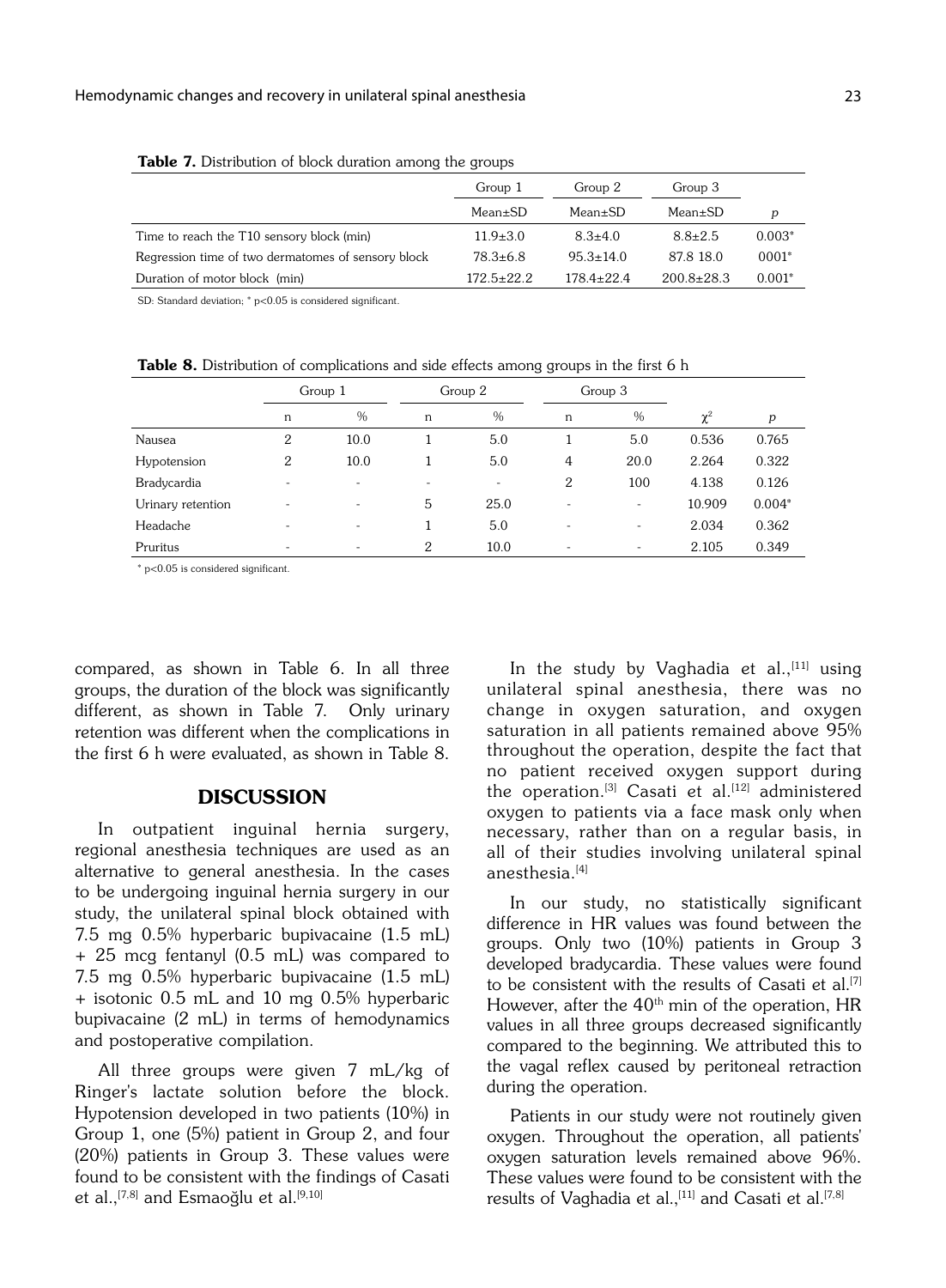In patients to be undergoing arthroscopic knee surgery, Fanelli et al.<sup>[12]</sup> used unilateral spinal anesthesia with 8 mg 0.5% hyperbaric bupivacaine. They found the maximum sensory block level to be T9, the maximum sensory block formation time to be 16 min., and the regression time of two dermatomes of sensory block to be 99±28 min using a pin-prick test on the to-be-operated side.

In a study using 8 mg 0.5% hyperbaric bupivacaine in unilateral spinal anesthesia in a similar patient group, Casati et al.<sup>[7,8]</sup> found the maximum sensory block level at T10 (L1-T2) on the operated side, the maximum sensory block formation time of 20 min (5-30), and the regression time of two dermatomes of sensory block to 80 min (30-135).

In our study, in unilateral spinal anesthesia, the maximum level of the sensory block on to be operated side and the regression time of the two dermatomes of the sensory block were; T10±1, 78.30±6.79 min in Group 1, T9 $\pm$ 1, 87.8 $\pm$ 79.9 min in Group 3. These values were found to be compatible with Fanelli et  $al.$ <sup>[12]</sup> and Casati et al.<sup>[8]</sup> The maximum sensory block level was found to be significantly lower in Group 1, and the regression time of two dermatomes was significantly shorter than in Group 3. Accordingly, adequate perioperative anesthesia could not be achieved in Group 1, necessitating the use of additional intravenous analgesia and sedation. We presume that the time to initiate postoperative analgesia would be longer in the fentanyl group because the regression of sensory block was delayed in our study.

Pruritus was observed at a rate of 60% in the group in which Vaghadia et al.<sup>[11]</sup> combined fentanyl with local anesthesia, while no pruritus was observed in the group in which only local anesthetic was used. In a similar study by Ben-David et al.,<sup>[13]</sup> pruritus was observed at a rate of 12% in the group to which they added fentanyl. In our study, mild pruritus was observed in two patients (10%) in the group in which we added fentanyl to local anesthesia. These values were found to be consistent with the findings of Ben-David et al.<sup>[13]</sup> There was no pruritus in any of the patients in the other two groups, where only local anesthetic was used.

In a study by Chan et al.,  $[14]$  7% of patients developed urinary retention after receiving 0.75% hyperbaric bupivacaine, and a urinary catheter was inserted into them. In Casati et al.'s<sup>[7,8]</sup> unilateral spinal anesthesia study using 8 mg 0.5% hyperbaric bupivacaine, only one (3.33%) patient developed urinary retention. Urinary retention developed in seven (17%) patients in Gupta et al.'s<sup>[15]</sup> study of spinal anesthesia technique in inguinal hernia surgery by adding 6 mg and 7.5 bupivacaine and 25 mcg fentanyl in 40 patients, and a urinary catheter was inserted in them.

In our study, urinary retention developed in five (25%) patients in Group 2 with fentanyl, and a urinary catheter was inserted. It was observed that urinary retention improved in the patients whose urinary catheter was removed at the  $6<sup>th</sup>$ h.

In conclusion, due to insufficient anesthesia quality, Group 1 with 7.5 mg 0.5% hyperbaric bupivacaine should not be preferred in outpatient inguinal hernia surgery. Group 2 with 25 mcg fentanyl added to 7.5 mg 0.5% hyperbaric bupivacaine and Group 3 with 10 mg 0.5% hyperbaric bupivacaine may be alternatives, but we concluded that Group 3 was more advantageous because urinary retention was higher in the fentanyl-administered group.

Ethics Committee Approval: The study protocol was approved by the Haydarpaşa Numune Training and Research Hospital Ethics Committee (2003). The study was conducted in accordance with the principles of the Declaration of Helsinki.

Patient Consent for Publication: A written informed consent was obtained from each patient.

Data Sharing Statement: The data that support the findings of this study are available from the corresponding author upon reasonable request.

Conflict of Interest: The author declared no conflicts of interest with respect to the authorship and/ or publication of this article.

Funding: The author received no financial support for the research and/or authorship of this article.

# REFERENCES

1. Chou R, Gordon DB, de Leon-Casasola OA, Rosenberg JM, Bickler S, Brennan T, et al. Management of postoperative pain: A clinical practice guideline from the American Pain Society, the American Society